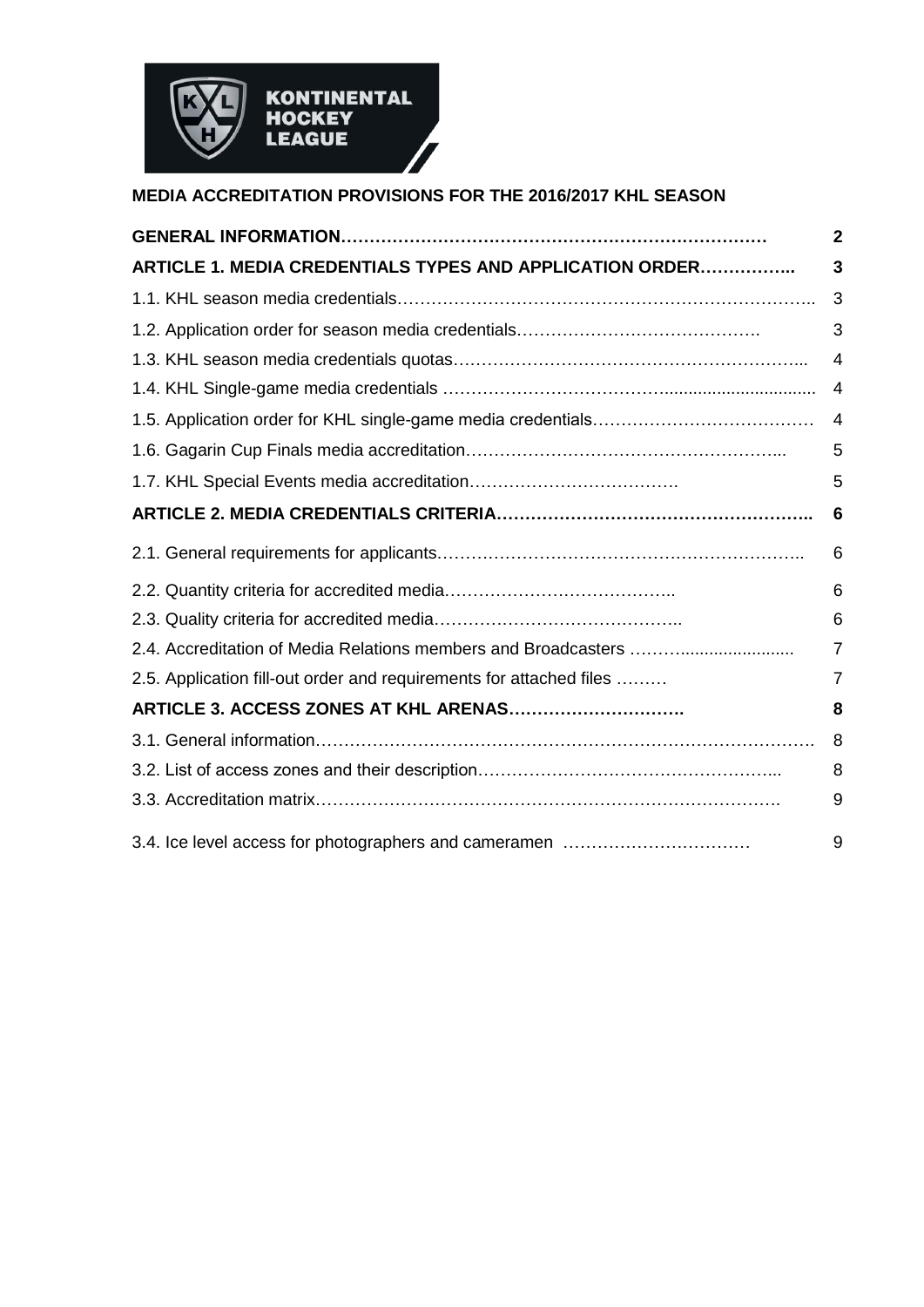

### **GENERAL INFORMATION**

The following requirements are necessary for all applicants who intend to get KHL media credentials. Failing to follow the requirements may result in revoking of the credentials from either one media representative or revoking the credentials from all of the accredited media outlet representatives.

All of the media credentials are personal and serve to help KHL club security services to identify the holder at the access point of a sports facility. It also allows the holder to access the listed zones and areas of the arena.

Passing media credentials to a third party is prohibited. In case of violation of the rule, media credentials are subject to revocation and the holder loses his media accreditation privileges for the remainder of the season.

Media credentials are issued by KHL Media Relations. KHL Media Relations will print every media pass, supply it with means of protection from forgery and provide a band for it to wear. Media credentials without aforementioned KHL means of protection from forgery are invalid and subject to revocation.

It is strictly forbidden to personally put any additional modifications on to media credentials, which may include but is not limited to stickers and images. Media credentials that have been modified from the original are subject to revocation.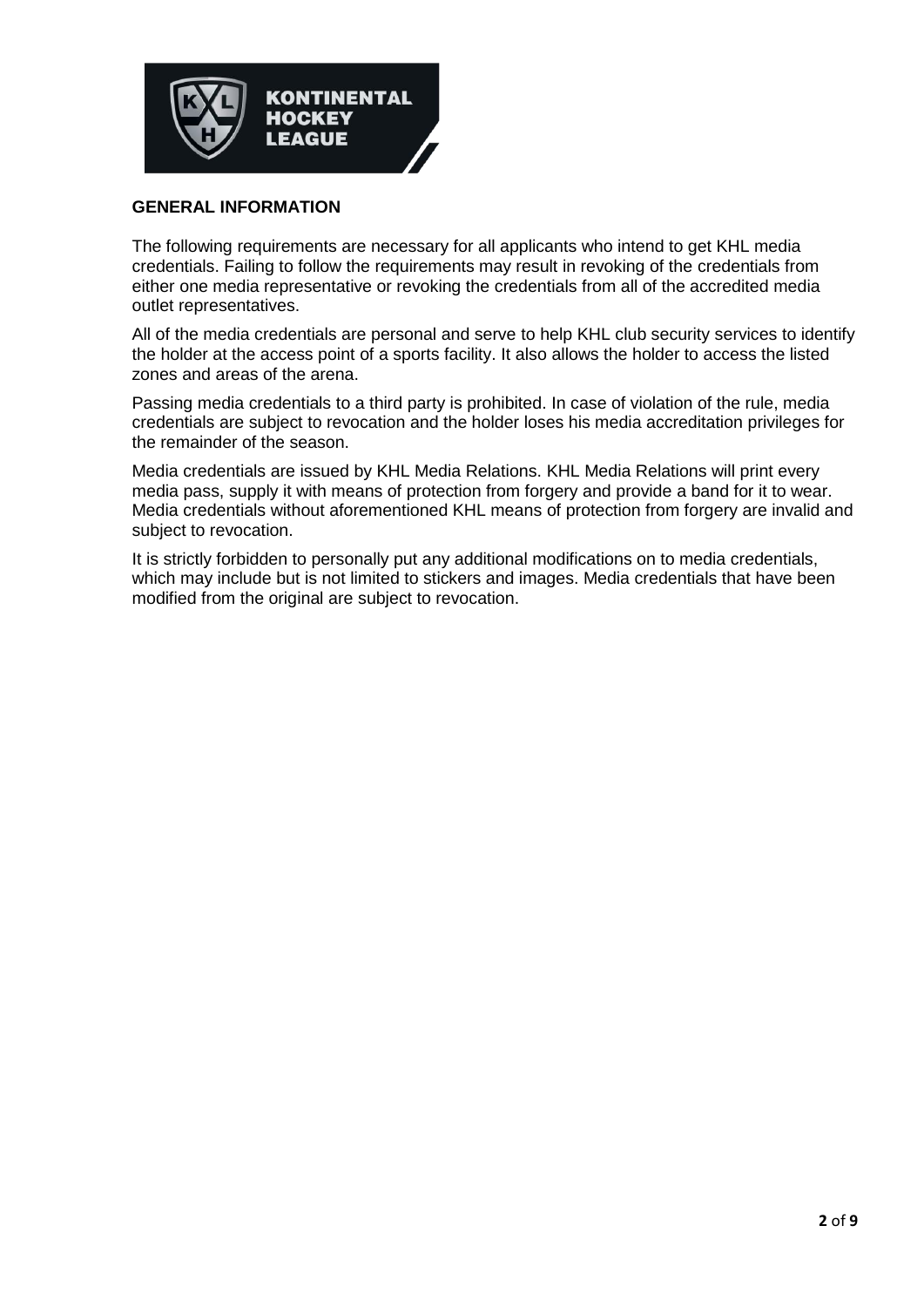

### **ARTICLE 1. MEDIA CREDENTIALS TYPES AND APPLICATION ORDER**

### **1.1. KHL SEASON MEDIA CREDENTIALS**

**1.1.1.** KHL season media credentials allow the holder to cover all KHL regular season games at the venues, including KHL Gagarin Cup playoff games with the exception of KHL Gagarin Cup Finals.

**1.1.2.** KHL season media credentials will be issued to foreign, federal and regional media outlets that cover KHL on a regular basis. The number of accredited media will depend on the arena capacity and the number of valid media requests received for certain games. Validation of media requests is described in Article 2 of Media Accreditation Requirements.

**1.1.3.** The process of media accreditation is organized by KHL Media Relations along with Media Relations of KHL clubs. KHL Media Relations informs media outlets about the beginning of media accreditation process aforehand through the league's information resources. KHL clubs relay the information regarding the beginning of media accreditation process and its requirements through their official websites and other information resources.

## **1.2. APPLICATION ORDER FOR SEASON MEDIA CREDENTIALS**

**1.2.1.** To apply for KHL season media credentials an applicant must fill out the form provided at Kontinental Hockey League official website.

**1.2.2.** The applicant must confirm has professional intentions and attach to the application an official media requiry letter signed by either the media outlet's manager or editor-in-chief. The letter must contain the following information:

- General information about the media outlet, its circulation and/or total audience reach along with specifics of its publications
- Provide the grounds for the necessity of obtaining KHL season media credentials and expected coverage of the games. In order to obtain KHL season media credentials, the media outlet must guarantee the coverage of essential minimum of 50% of the games for a certain team (for regional media) or frequent coverage of KHL regular season events (for federal media)
- Commitment to operate within Mass Media law of the Russian Federation and basics of journalism ethics and KHL Media regulations described in Media Accreditation Requirements for the 2016/2017 KHL season
- Attach certificate number of the media outlet's state registration

**1.2.3.** The second document needed to be attached to the application is either press-clipping (for reporters), photo-portfolio (for photographers) or channel information (for TV companies), containing information about published KHL-oriented materials from the 2015/2016 KHL season along with the Top-10 list of the most frequently visited/read publications. In case the reporter or photographer began working for the media outlet just recently, he or she must provide pressclipping of his former work at other events and/or sport events

**1.2.4.** After receiving the application, KHL Media Relations in cooperation with KHL clubs will go into its evaluation and in accordance with the requirements listed in Article 2 of the document will either approve or deny it, sending the applicant a letter of notification

**1.2.5.** From the 2016/2017 KHL season, all TV personnel must have personal media credentials as well as other accredited media members. Every arena has a set limit of media members it can accommodate, based on the arena capacity and its technical equipment. For timely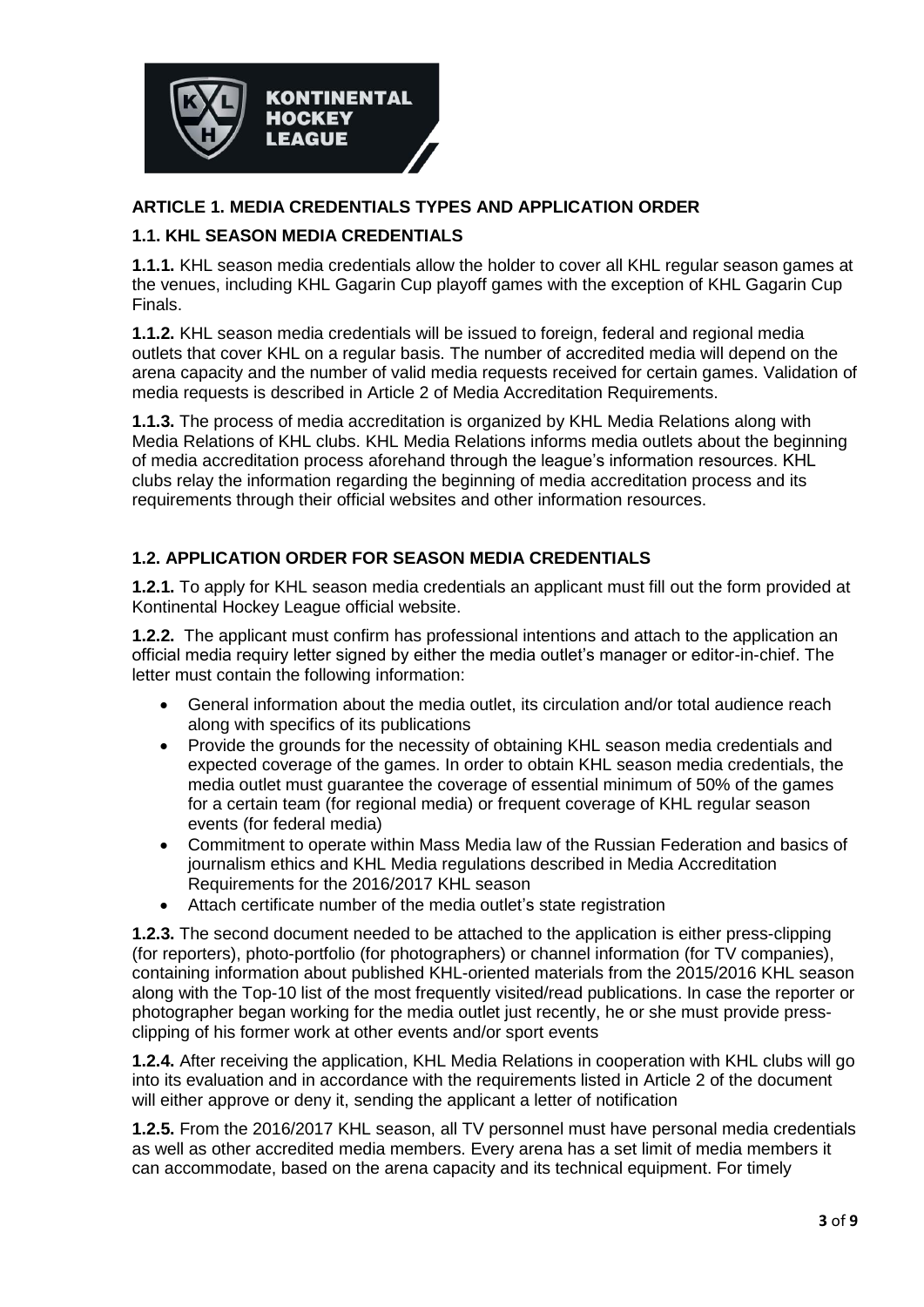

substitute of its employees, every TV company will be granted a certain quota of nameless media credentials.

**1.2.6.** All KHL season media credentials applications for the 2016/2017 season must be sent within the period between July  $1<sup>st</sup>$ , 2016 and July  $30<sup>th</sup>$ , 2016.

**1.2.7.** No media credentials applications will be reviewed after August 10<sup>th</sup>, 2016. KHL will send ready-to-go media credentials to KHL clubs. Media credentials will be distributed by KHL clubs' Media Relations to the applicants. The clubs will start distributing the media credentials on August 15<sup>th</sup>, 2016. Contact KHL clubs' Media Relations for more specific information regarding date and time of distribution.

## **1.3. KHL SEASON MEDIA CREDENTIALS QUOTAS**

### **1.3.1. Federal Media Credentials Quotas**:

- $\bullet$  News Agency  $-5$
- Photo Agency  $-4$
- Sports Media  $-6$
- Non-Sports Media 4 (2 reporters, 2 photographers)
- TV-Company 9 (3 broadcasting crews)
- TV-Broadcaster 100

### **1.3.2. Regional and Foreign Media Credentials Quotas Per Club**

- News Agency  $-2$ .
- Photo Agency  $-2$
- Sports Media  $-2$
- Non-Sports Media 2
- TV-Company 4 (2 broadcasting crews)
- TV-Broadcaster 50

### **1.4. KHL SINGLE-GAME MEDIA CREDENTIALS**

**1.4.1.** Single-game KHL media credentials grants the holder the right to attend a single KHL regular season game or KHL Gagarin Cup Playoffs game with the exception of KHL Gagarin Cup Finals

**1.4.2.** Single-game KHL media credentials are granted to foreign, federal and regional media representatives who do not cover KHL games on a regular basis but have received an editorial task to cover a certain KHL game.

**1.4.3.** Single-game KHL media credentials holder has equal rights and privileges with KHL season media credentials holders and should expect the same highest level of services provided by KHL clubs for all accredited media members

**1.4.4.** Media credentials are only valid with all necessary information provided on them along with a special KHL hologram. The necessary information should be provided by appropriate KHL club Media Relations member.

**1.4.5.** Single-game KHL media credentials are valid through the date marked on them

### **1.5. APPLICATION ORDER FOR KHL SINGLE-GAME MEDIA CREDENTIALS**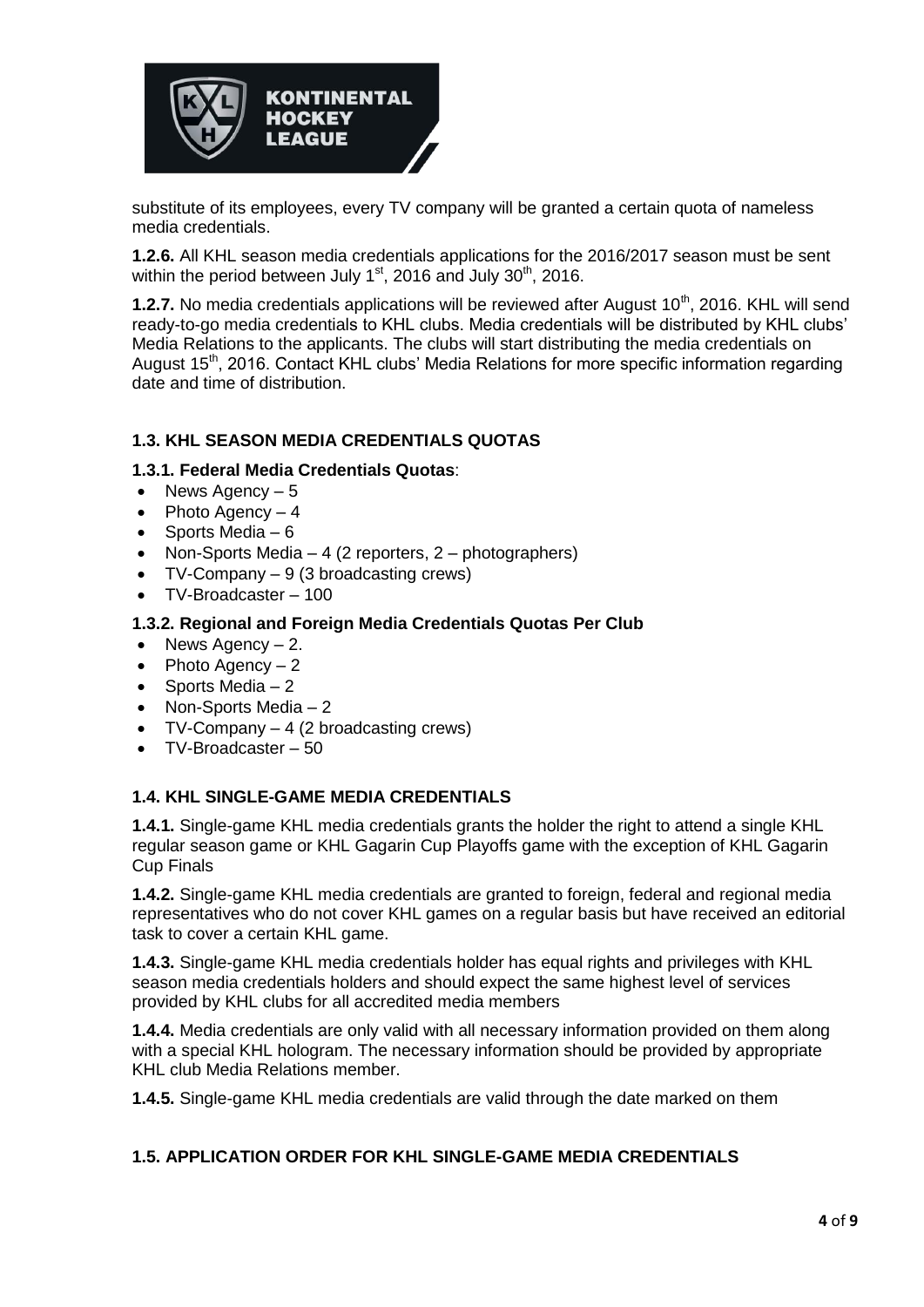

**1.5.1.** In order to obtain KHL single-game media credentials official media requiry letter must be sent to appropriate KHL club via mail or official media outlet's e-mail signed by either the media outlet's manager or editor-in-chief. The letter must contain the following information:

- Provide the grounds for the necessity of obtaining KHL single-game media credentials
- Commitment to operate within Mass Media law of the Russian Federation and basics of journalism ethics and KHL Media regulations described in Media Accreditation Requirements for the 2016/2017 KHL season
- Attach certificate number of the media outlet's state registration

Appropriate KHL club Media Relations will evaluate the application for KHL single-game media credentials and in accordance with the requirements listed in Article 2 of the document will either approve or deny it, sending the applicant a letter of notification

**1.5.2.** Should the application be approved, media credentials will be issued by respective KHL club Media Relations

**1.5.3.** Application for KHL single-game media credentials can be sent at any time during the season but no later than 24 hours before the requested game. No application for KHL singlegame media credentials will be evaluated if sent less than 24 hours before the requested game

**1.5.4.** Existing quota for KHL single-game media credentials is 5

## **1.6. GAGARIN CUP FINALS MEDIA ACCREDITATION**

**1.6.1.** Gagarin Cup Finals media credentials holders have the right to cover all final series games at both arenas. The process of media accreditation is organized by KHL Media Relations along with Gagarin Cup finalists Media Relations

**1.6.2.** The number of accredited media will be determined depending on media sitting availability at the arena, TV-broadcasting positions, media center capacity and the number of total media credentials applications received for Gagarin Cup Finals

**1.6.3.** In case a large number of media credentials applications for Gagarin Cup Finals is received, surpassing arena's capacity, the priority will be given to media that cover KHL events on consistent and active basis

**1.6.4.** Gagarin Cup Finals media accreditation process begins after the final game of Gagarin Cup Semifinals and ends two days prior to Game 1 of the final series. KHL Media Relations will inform media outlets about the beginning of media accreditation process through the league's and Gagarin Cup finalists information resources

**1.6.5.** Confirmation of media requests will be sent out by KHL Media Relations

## **1.7. KHL SPECIAL EVENTS MEDIA ACCREDITATION**

**1.7.1.** KHL special events media accreditation such as KHL All-Star Game, KHL board meeting, KHL Season Closing Ceremony and other is organized by KHL Communications Department. The latter will send out individual invitation and/or notify about accreditation possibility at Kontinental Hockey League official website

**1.7.2.** The league reserves the right to refuse accreditation to applicants who have violated the terms and application deadlines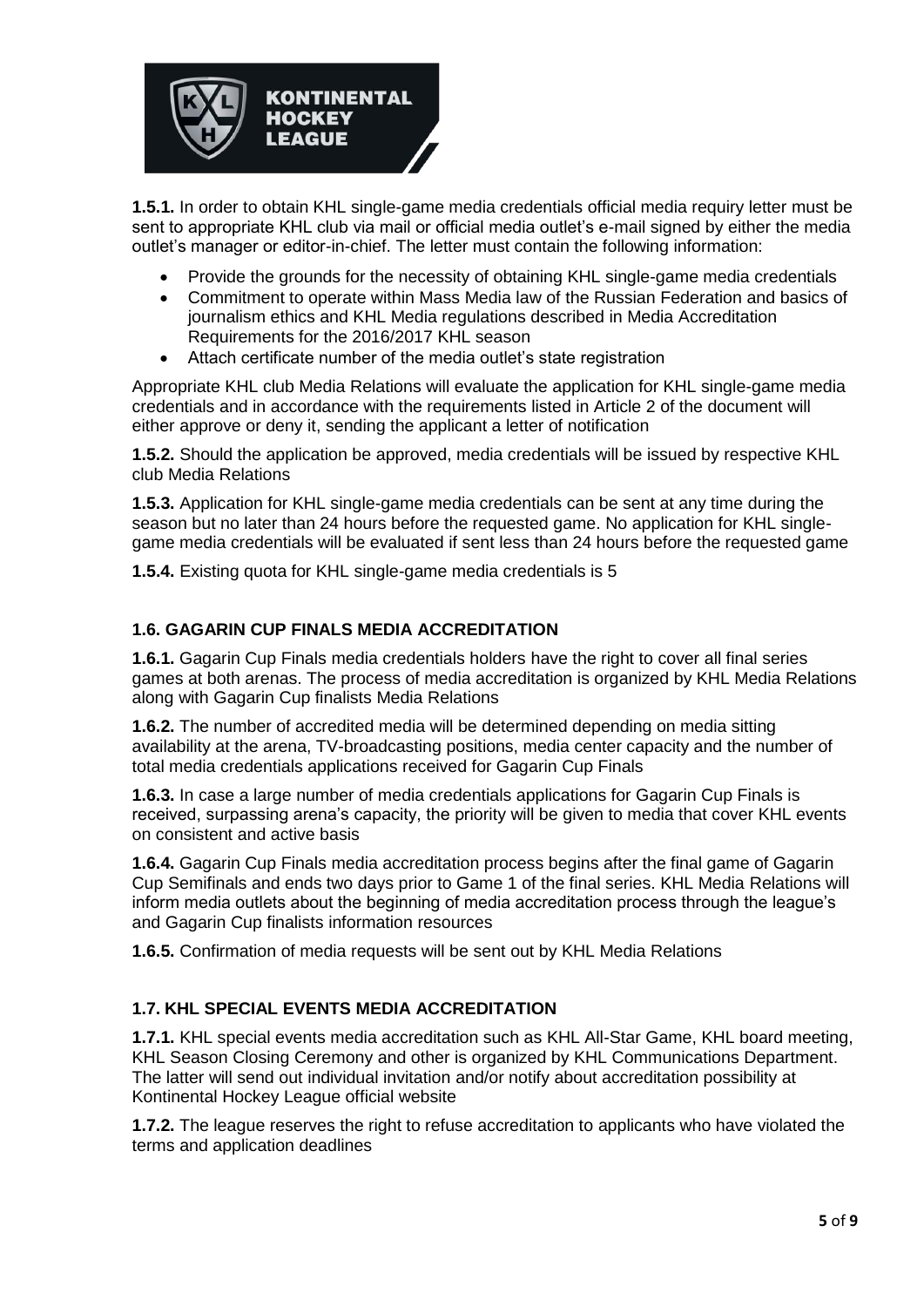

### **ARTICLE 2. MEDIA CREDENTIALS CRITERIA**

### **2.1. GENERAL REQUIREMENTS FOR APPLICANTS**

**2.1.1.** Media credentials guarantee the holder the right to cover KHL games at the venues and also obliges KHL clubs to provide the holder with the services listed in KHL marketing and communications regulations for accredited media

**2.1.2.** All media credentials applications must be sent within the deadlines set by KHL. Applications sent after the deadline may not be evaluated

**2.1.3.** KHL has strict rules regarding filling out of the accreditation applications and completeness of information provided within. Failing to meet the requirements may result in denying media credentials and also belated notification regarding the status of application, changing the times of the events and other important information

**2.1.4.** Publishers, media outlet managers, marketing managers, hockey agents, company media relations officers, members of sponsoring companies, partners, advertisement magazines and almanacs employees cannot be accredited as media and do not have access to media work areas. KHL and KHL clubs welcome the abovementioned client groups at KHL games as fans, honorary guests and invitees.

**2.1.5.** Accredited media must follow KHL marketing and communications regulation terms. Violating of the terms may result in suspension of media credentials

### **2.2. QUANTATY CRITERIA FOR ACCREDITED MEDIA**

**2.2.1.** Media credentials applicants must provide information of the circulation of their media outlet and/or daily traffic numbers and/or TV-audience

**2.2.2.** The number of published hockey-oriented materials and its percentage of the total publications will reflect on approval of media credentials. For instance, daily newspapers and websites should announce a publication in one issue and follow through with it with a game recap and/or gameday review in the next issue. Moreover, opinion pieces and publications highlighting different aspects of KHL clubs given appropriate news are welcomed

**2.2.3.** For weekly and monthly media outlets the necessary number of publications can be met with in-depth game or series of games analysis, Q&A's with coaches, players and team management in half of the issues, published during the season

## **2.3. QUALITY CRITERIA FOR ACCREDITED MEDIA**

**2.3.1.** KHL has high demands for accredited media members in terms of working within Media Law of the Russian Federation. Following general principles of professional journalism ethics and standards is also welcomed

**2.3.2.** Priority of media credentials approval is given to those media members who actively and broadly cover KHL season, not limiting themselves to game recaps, but also reporting from the mixed zone, press-conferences and writing opinion pieces on at least one-third of KHL teams

**2.3.3.** KHL welcomes media activity in popularizing hockey on the whole, while covering sports events in their sports sections (for general news media outlets) and hockey (for sports media).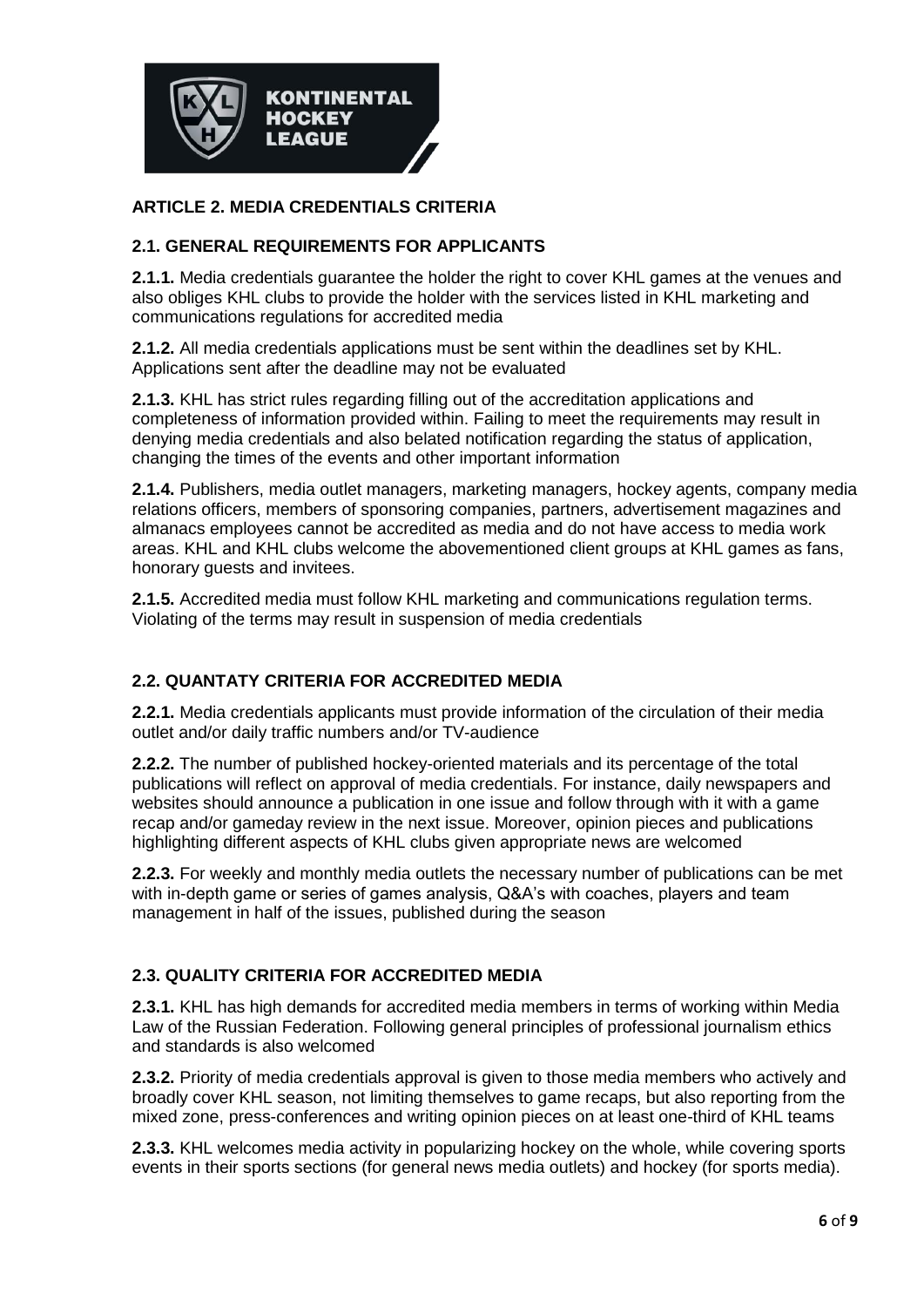

Media credentials can also be granted to speciality media outlets (lifestyle, business, fashion, etc.) and social-political media outlets to increase hockey popularity.

### **2.4. ACCREDITATION OF MEDIA RELATIONS MEMBERS AND BROADCASTERS**

**2.4.1.** KHL clubs Media Relations members and TV-broadcasters intending to obtain KHL media credentials should also fill out the form provided at Kontinental Hockey League official website

**2.4.2.** KHL guarantees providing media credentials for essential number of employees organizing media workflow and TV-broadcasting. KHL reserves the right to inquire employee's functional responsibilities, applying for KHL season media credentials

**2.4.3.** KHL-issued media credentials are the only media credentials valid at KHL games. KHL clubs and arenas self-issued media credentials are not valid for work and access to media areas during Kontinental Hockey League games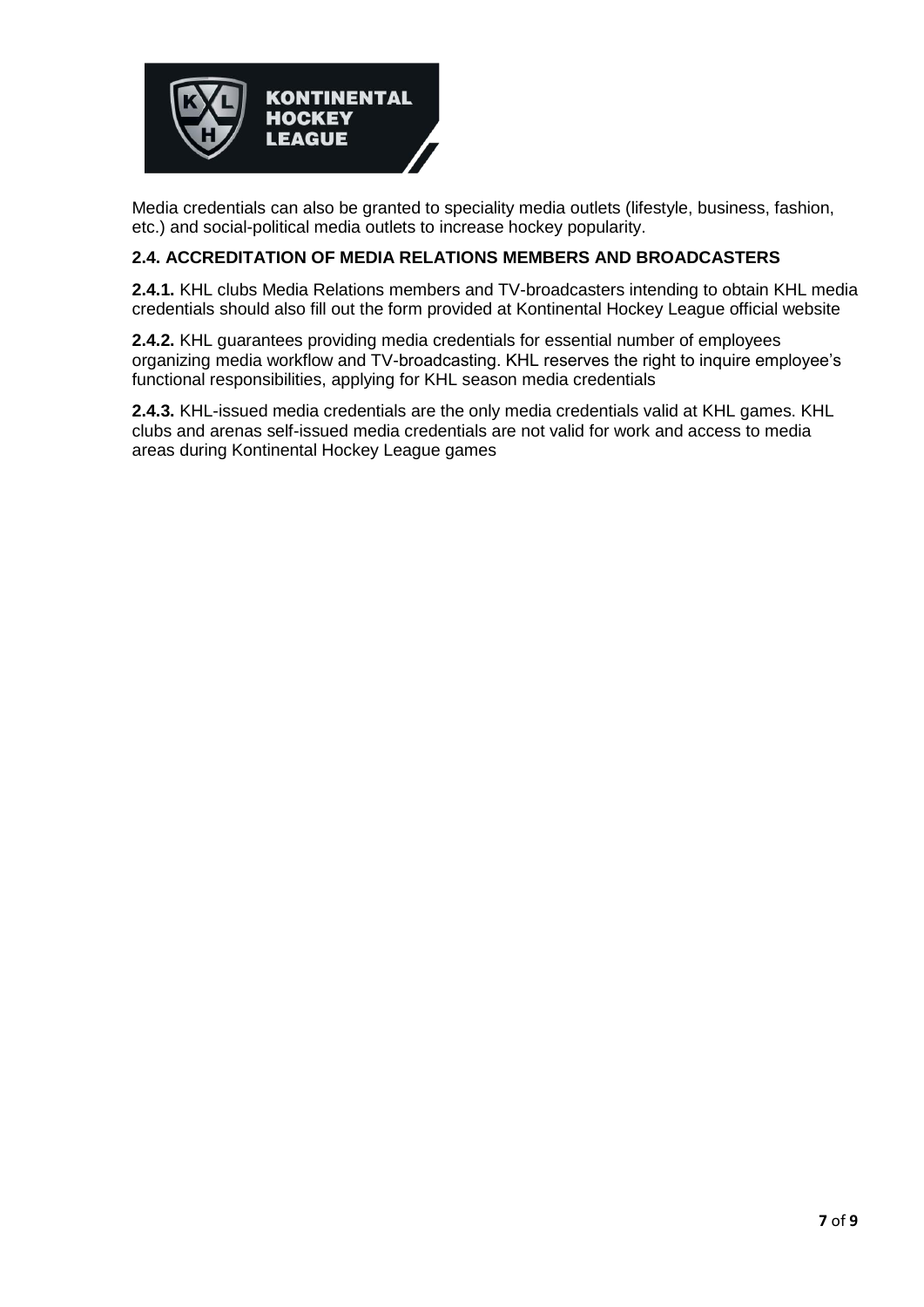

### **ARTICLE 3. ACCESS ZONES AT KHL ARENAS**

### **3.1. GENERAL INFORMATION**

**3.1.1.** All Media credentials received by the media members allow access to work areas during KHL games. The credentials have work areas zone marked on them, determining security clearance of the holder at the arena

**3.1.2.** All media access zones must be marked with a corresponding figure and also the name of the zone in two languages (English and local language depending on where the arena is located). Media Relations are responsible for comprehensive and visual tour for the clients at arena premises

**3.1.3.** Before the beginning of the season KHL will issue a template for abbreviations and names for arena access areas. Respective KHL clubs are responsible for assigning the names and abbreviations for the areas

**3.1.4.** KHL clubs Media Relations must provide KHL the schematics of their home arena with marked media access areas. KHL clubs Media Relations also must have a printed copy of the document during the season available at media center

**3.1.5.** Access to media work areas will be granted based on the figures corresponding to the areas on the face side of media credentials. Access will be monitored by either respective KHL clubs security service and/or volunteers. Conflict situations regarding access to media work areas must be resolved in a short period of time by local security service in accordance with respective KHL club Media Relations

**3.1.6.** Media credentials do not grant the holder parking space near the arena. In order to reserve parking space on gameday, the holder must apply for one directly to through respective KHL club Media Relations. Respective KHL club Media Relations must assist KHL media credentials holders in obtaining parking space for Outside Broadcasting Stations and FlyAway Stations along with parking lot access for unloading heavy video and photo equipment

## **3.2. LIST OF ACCESS ZONES AND THEIR DESCRIPTION**

**3.2.1. Press-box (1)**. Press-box is a designated media work area for media members. It provides a great view of the ice allowing media members to cover the game. The area has throw-back seats with footsteps, AC/DC outlets, Wireless Internet access and/or direct cable Internet access

**3.2.2. Media center (2).** Media center is a designated media work area with AC/DC outlets, Internet access, availability to use personal or club owned computer and print documents along with access to respective clubs or game information

**3.2.3. Conference hall (3).** Conference hall is a designated media work area for conducting press-conferences with players, coaches and team management

**3.2.4. Mixed zone (4).** Mixed zone is a designated media work area allowing direct access to players of participating teams in-between periods and after the game. It is located between icelevel and dressing-rooms, unless located elsewhere due to the specifics of the arena. Mixed zone workflow is directed by respective KHL club Media Relations in accordance with KHL marketing and communications regulations (chapter 4, article 19)

**3.2.5. Photo and video positions (5).** Photo and video positions are designated media work areas located in-between gates (pod photography and videography allowed). Fenced areas designated for photography and videography (pod allowed) can also be located around the rink